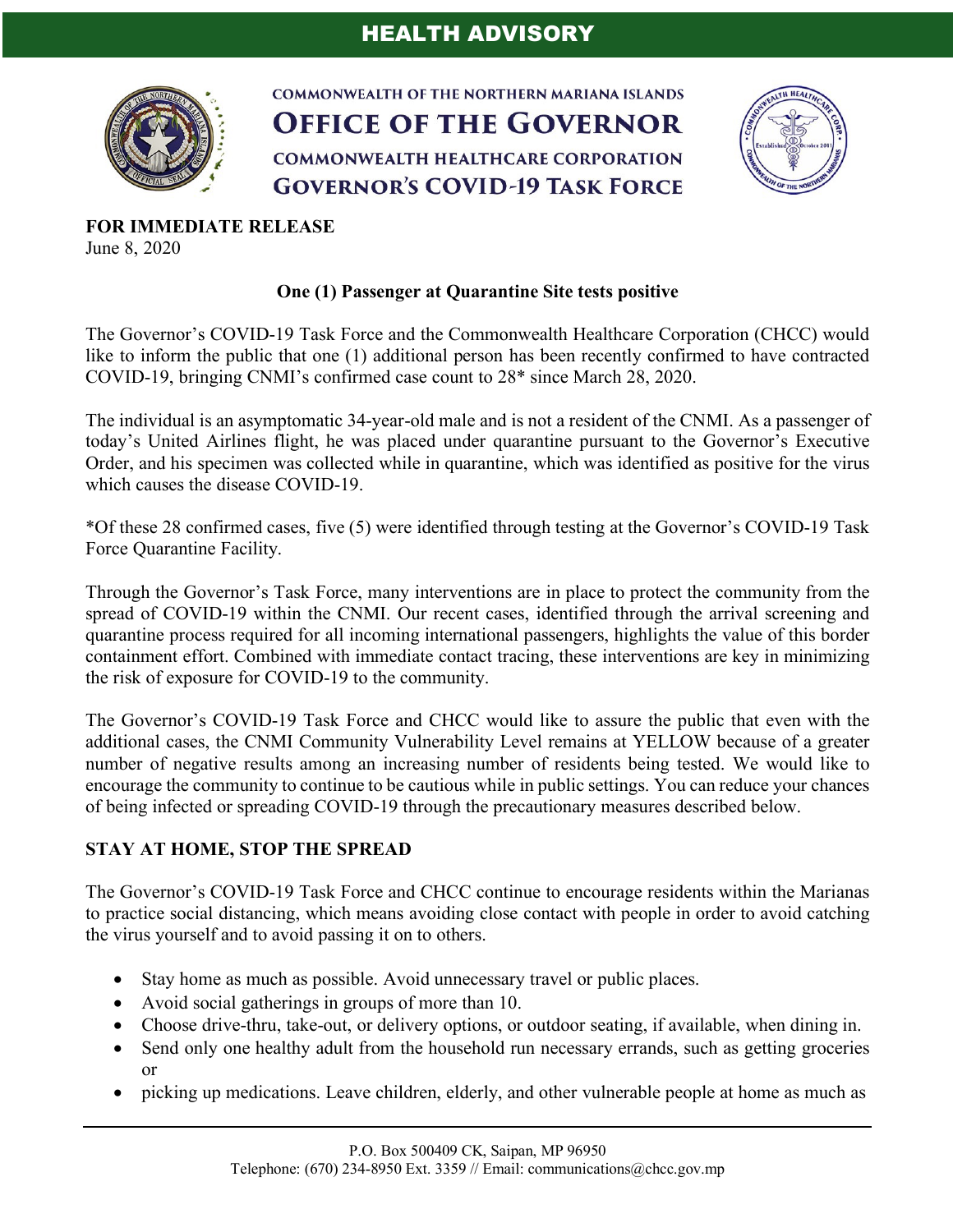- possible. When returning home from an errand, wash your hands before doing anything else.
- Older adults and people with chronic medical conditions are at higher risk of getting very sick from this illness. People at high risk should stay at home as much as possible.
- Create a household plan of action https://www.cdc.gov/coronavirus/2019ncov/prepare/checklisthousehold-ready.html
- Ensure a 30-day supply of all medicines.

Continue good hand hygiene:

- Wash your hands for at least 20 seconds with soap and water, avoid touching your face, cover coughs and sneezes with a tissue or your sleeve.
- Use an alcohol-based hand sanitizer if soap and water are not readily available.

Know the signs and symptoms of COVID-19 and what to do if you become symptomatic:

- Stay home when you are sick and if you recently traveled to a place with COVID-19. Selfquarantine means:
	- o Choosing a room in your house that can be used to separate sick household members from others.
	- o Washing your hands often with soap and water for at least 20 seconds. If soap and water are not available, use an alcohol-based hand sanitizer.
	- o Avoiding touching your eyes, nose, and mouth with unwashed hands.
	- o Limiting visitors

The CHCC appreciates the patience and understanding of the community at this time. To obtain general information about the CNMI COVID-19 response, please contact the Governor's COVID-19 Task Force Hotline at 287-0046, 287-0489, 287-1089. These numbers are available Monday to Friday 7:30 am - 4:30 pm.

For medical information about COVID-19, please reach out to the COVID-19 Infoline at the following numbers: 285-1672/1352. These numbers are available Monday to Friday 7:30 am - 4:30 pm.

For mental health support and helpful tips during a crisis please call the Mental Health Support Line at 285-1856, 323-6560, 323-6561 These numbers are available Monday to Friday 7:30 am - 4:30 pm. For the 24/7 Disaster Distress Helpline, please call SAMSHA at 1-800-985-5990.

For more information about DIY face coverings, please visit https://www.cdc.gov/coronavirus/2019 ncov/prevent-getting-sick/cloth-face-cover.html

For more information about CHCC programs, please follow CHCC on Facebook, Instagram, Twitter at @cnmichcc, check out our website at www.chcc.gov.mp or call us at (670) 234-8950.

For more information on the Governor's COVID-19 Task Force, visit www.governor.gov.mp and please follow @GovernorCNMI on Facebook, Instagram, and Twitter.

This health advisory may be found online at http://www.chcc.gov.mp/pressrelease.html and at www.governor.gov.mp/covid-19.